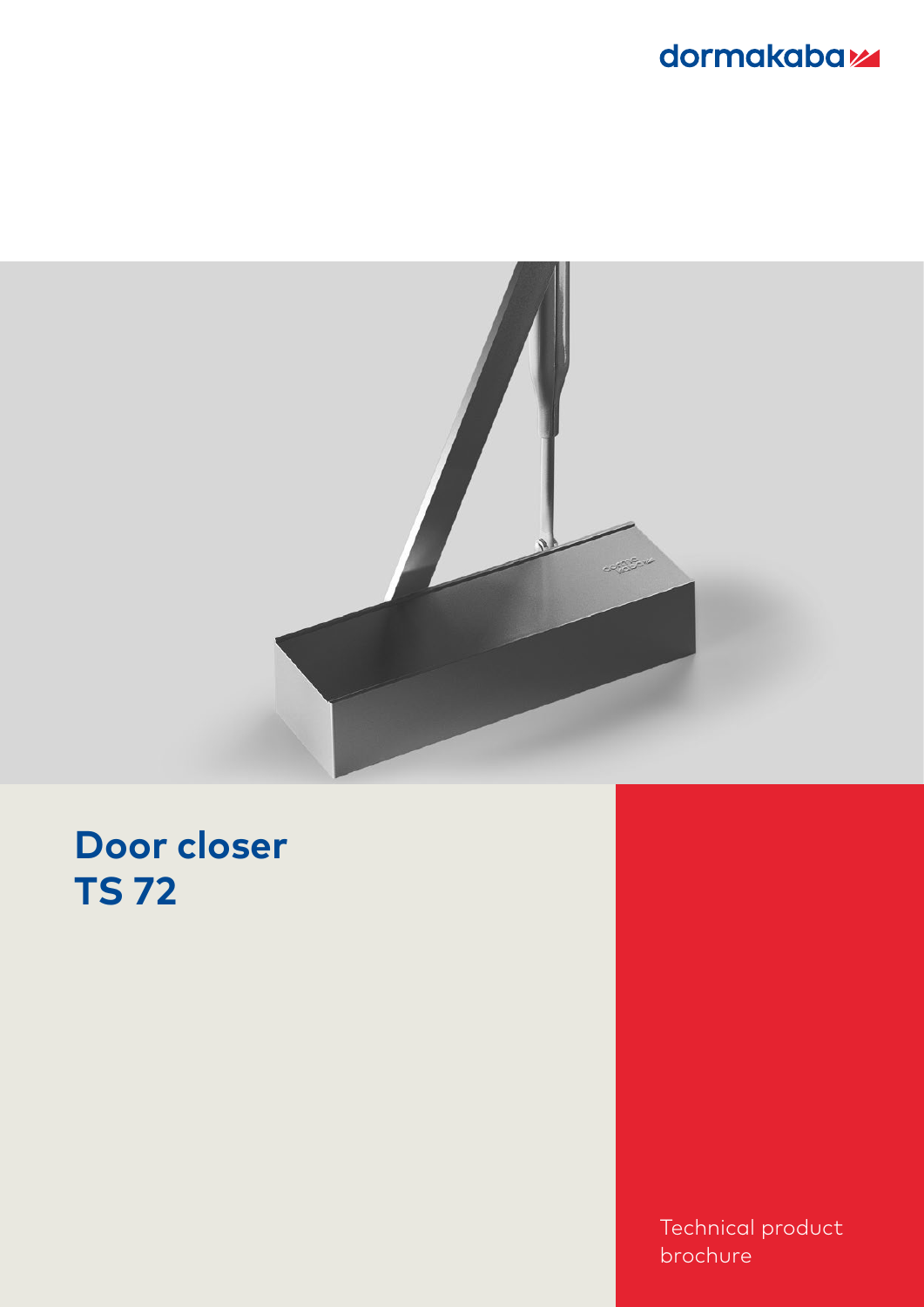# **The ideal solution for doors of up to 1,100 mm**

**The universally applicable door closer TS 72 is a great choice for all doors with conventional designs and constructions that should simply reclose after opening. It can be installed easily and quickly without a mounting plate.** 

**The closing force is continuously adjustable to the individual door size using an adjustment screw.**

### **ISO 9001 certified.**

#### **Advantages listed point by point**

#### **For trade**

- Only one model for all standard doors.
- Flexible stock keeping thanks to uniform rods of the ClassicLine series.

### **For fitters**

- Suitable for DIN-L as well as DIN-R doors.
- Closing force, closing speed and latching action can be adjusted in only a few steps.

#### **For planners**

- Optimum price-performance ratio.
- Compact, timeless design.

#### **For the end user**

- Constant closing sequence, virtually
- independent of temperature fluctuations.
- Optimum adjustment of the closing time
- by means of two regulating valves.
- Secure closing thanks to adjustable latching action.

| <b>Data and features</b>                                                  |                                       | <b>TS 72</b>    |  |  |  |
|---------------------------------------------------------------------------|---------------------------------------|-----------------|--|--|--|
| Continuously adjustable closing force                                     | Size                                  | EN 2-4          |  |  |  |
| General doors                                                             | ≤ 1,100<br>mm <sup>1</sup>            |                 |  |  |  |
| Exterior doors, opening outwards                                          |                                       |                 |  |  |  |
| For fire and smoke doors                                                  |                                       |                 |  |  |  |
| Same design for DIN-L (left-handed door) and DIN-R<br>(right-handed door) |                                       |                 |  |  |  |
| Bar                                                                       | Standard                              |                 |  |  |  |
|                                                                           | Slide<br>channel                      |                 |  |  |  |
| Closing time continuously adjustable<br>using two separate valves         | 180°-15°<br>$15^{\circ} - 0^{\circ}$  |                 |  |  |  |
| Continuously adjustable latching action (using rods)                      |                                       |                 |  |  |  |
| Back check                                                                |                                       |                 |  |  |  |
| Delayed closing                                                           |                                       |                 |  |  |  |
| Hold open                                                                 |                                       | ∩               |  |  |  |
| Weight in kg                                                              |                                       | 1.2             |  |  |  |
| Dimensions in mm                                                          | Length (L)<br>Depth (B)<br>Height (H) | 232<br>45<br>68 |  |  |  |
| Door closers tested in accordance with EN 1154                            |                                       |                 |  |  |  |
| CC-Identification for construction products                               |                                       |                 |  |  |  |

● yes – no ○ Option

<sup>1)</sup> For parallel arm installation, the closing torque is approx. 20 Nm (for doors of up to 950 mm)

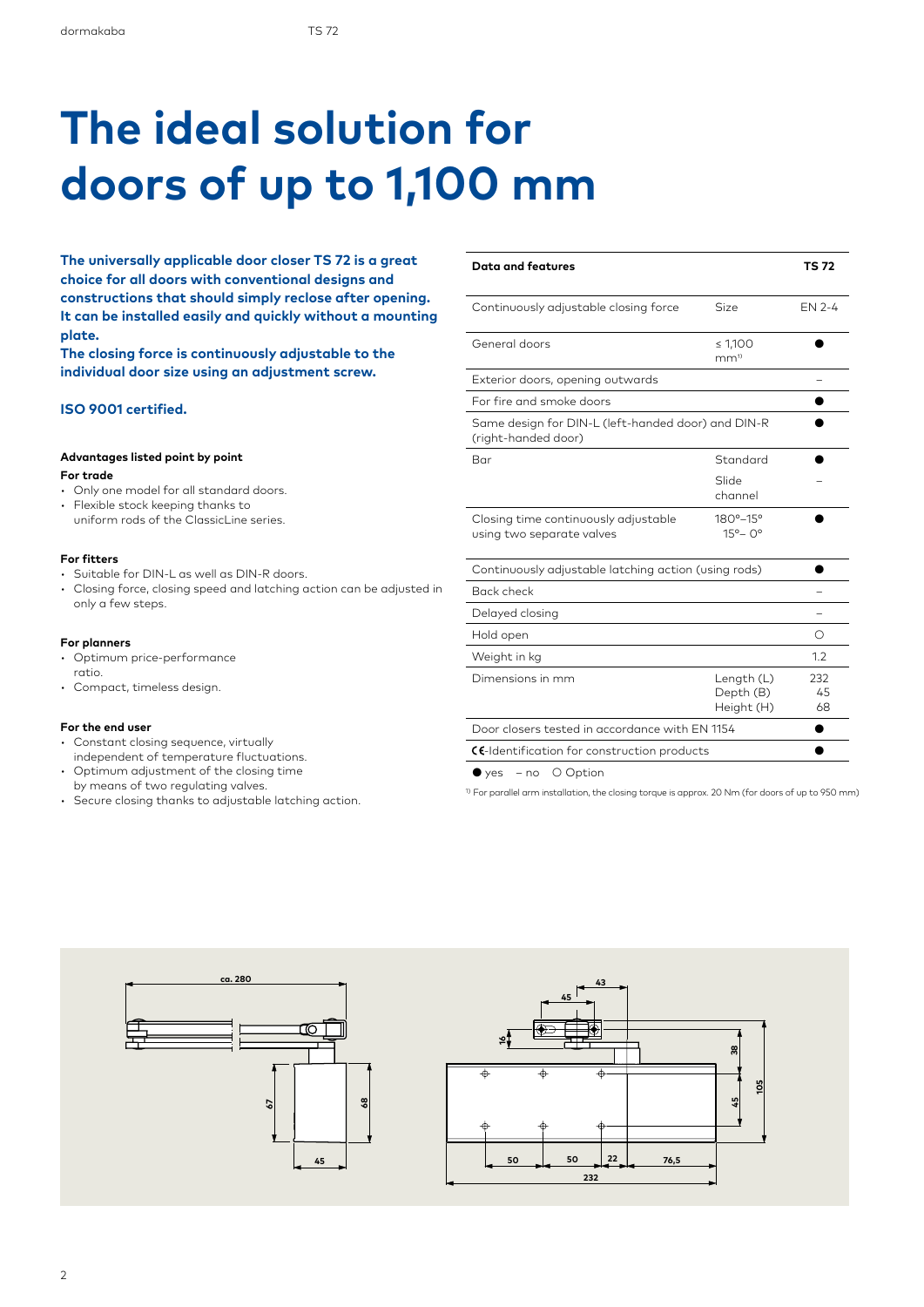### **Door-leaf mounting on hinge side/pull side**



Example: DIN-L door, DIN-R door; mirror image

### **Lintel mounting on opposite hinge side/push side**



Example: DIN-L door, DIN-R door; mirror image



### **Parallel arm installation on hinge side/push side**

Example: DIN-R door, DIN-L door; mirror image parallel arm bracket (accessory) required With this type of mounting, the closing torque is approx. 20 Nm (for doors of up to 950 mm)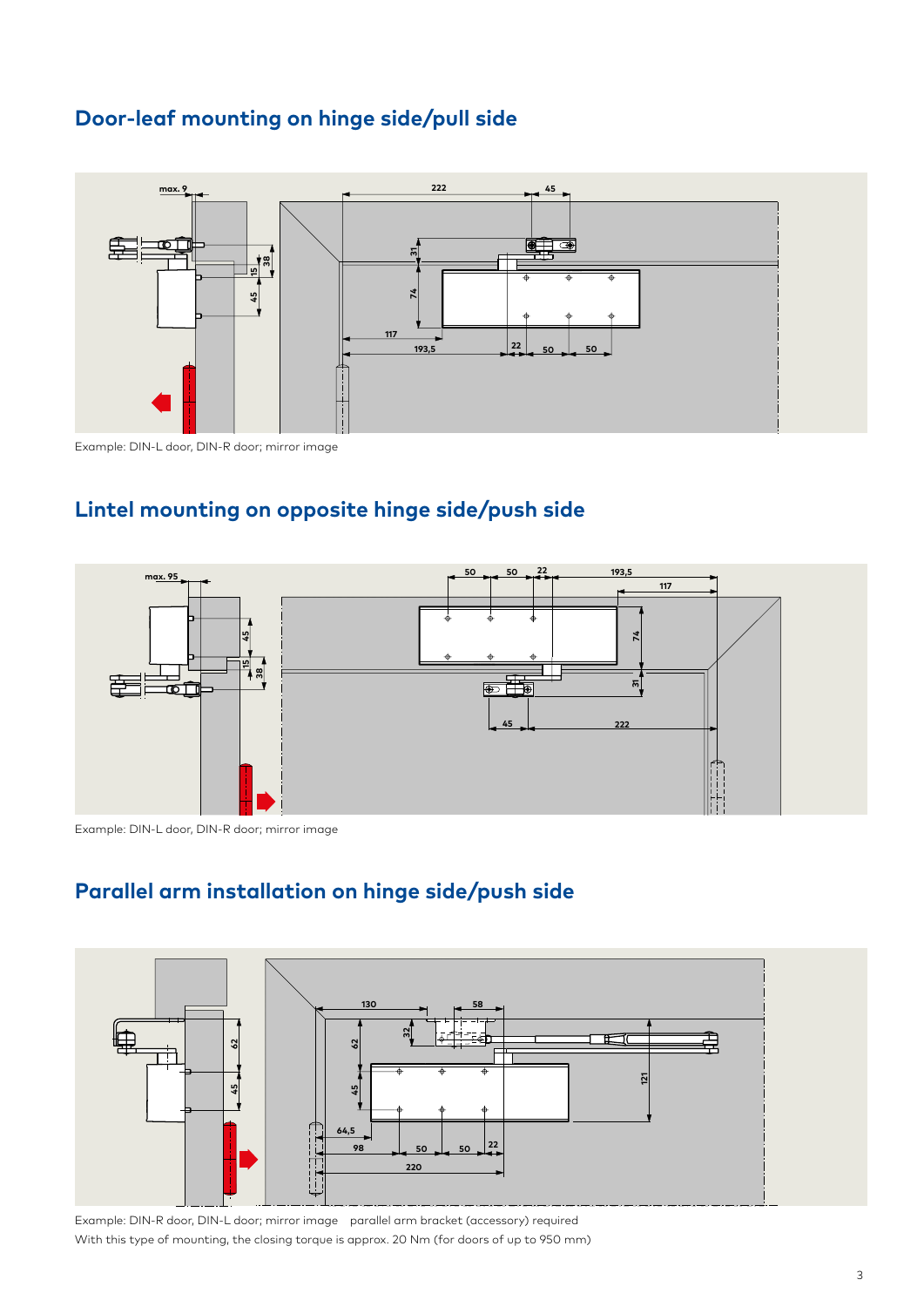### **Accessories**









### **Mounting plate**

For mounting on doors where no direct mounting is possible. Hole group according to Supplementary sheet 1 to EN 1154.

#### **Hinge plate**

For fastening the rod to particularly narrow door frames.



### **Fixing bracket**

For fastening the rod in the case of parallel arm installation.

### **Product contents and accessories**

| Door closer                                              | Standard arm |   | Latching arm |        | <b>Mounting plate</b> | Hinge plate | <b>Fixing bracket</b><br>for parallel<br>arm installation |
|----------------------------------------------------------|--------------|---|--------------|--------|-----------------------|-------------|-----------------------------------------------------------|
|                                                          | 220023xx     |   | ■ 220025xx   |        | 220021xx              | 830014xx    | 280066xx                                                  |
| Size EN 2-4<br>222321xx                                  |              | □ | п            | $\Box$ | Δ                     | Δ           |                                                           |
| Separate closer $\Box$ Separate rod $\Delta$ Accessories |              |   |              |        |                       |             | Colour<br>xх                                              |

### **Specification text**

### **Specification text**

Gear-driven door closer with continuously adjustable closing force, size EN 2–4, adjustable closing time in two independent ranges and adjustable latching action. Can be used DIN-L and DIN-R. Tested in accordance with EN 1154.

### **Version**

- ☐ with standard arm
- ☐ with latching arm

#### **Accessories**

- □ Mounting plate
- ☐ Hinge plate

☐ Fixing bracket for parallel arm installation

#### **Colour**

□ Silver-coloured  $\Box$  White (cf. RAL 9016)  $\Box$  Special colour  $\Box$  (cf. RAL  $\Box$ )

01 11 09

Silver-coloured White (RAL 9016) special colour

**Make** dormakaba TS 72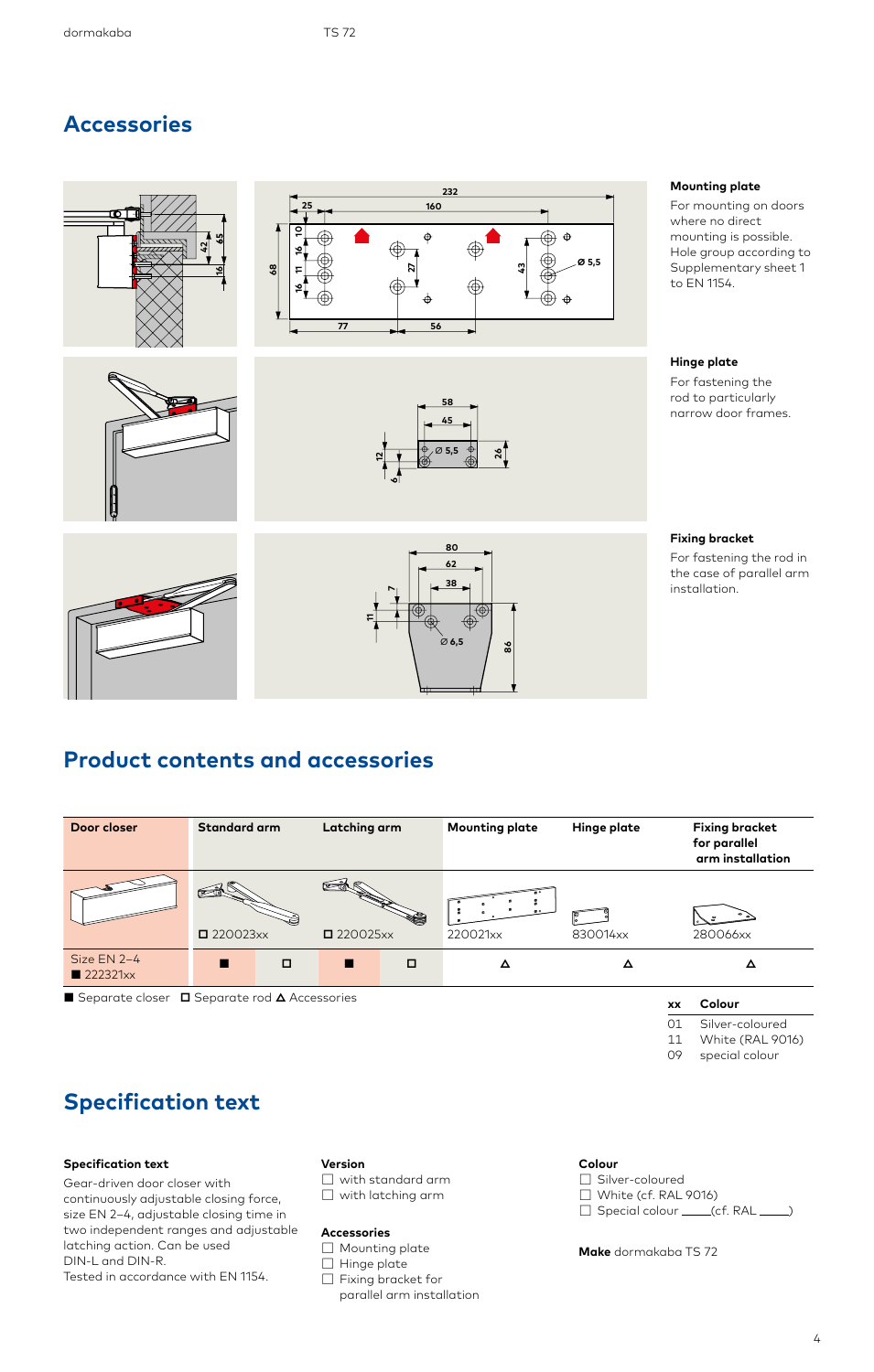### **Standard and optional functions**



The **closing time** of the TS 72 can be continuously adjusted in two separate ranges using valves. The **latching action** can also be adjusted using the closer rods.

With the TS 72, the **closing force adjustment** for the respective door width can be performed using the continuously adjustable lateral adjustment screw.

|            | Door width Adjustment to size |  |  |  |  |  |
|------------|-------------------------------|--|--|--|--|--|
| $\leq 850$ | EN <sub>2</sub>               |  |  |  |  |  |
| $\leq$ 950 | FN 3                          |  |  |  |  |  |
| ≤ 1.100    | EN 4                          |  |  |  |  |  |

When using the TS 72 with a **latching arm**, the door can be held open at a desired point (up to approximately 150°).

**Not suitable for fire and smoke doors.**



- **1** Continuously adjustable closing time in the range from 180°–15°.
- **2** Continuously adjustable closing time in the range from 15°–0°.
- **3** Latching action (via rods).
- **4** Continuously adjustable closing force.





**1** Hold-open area